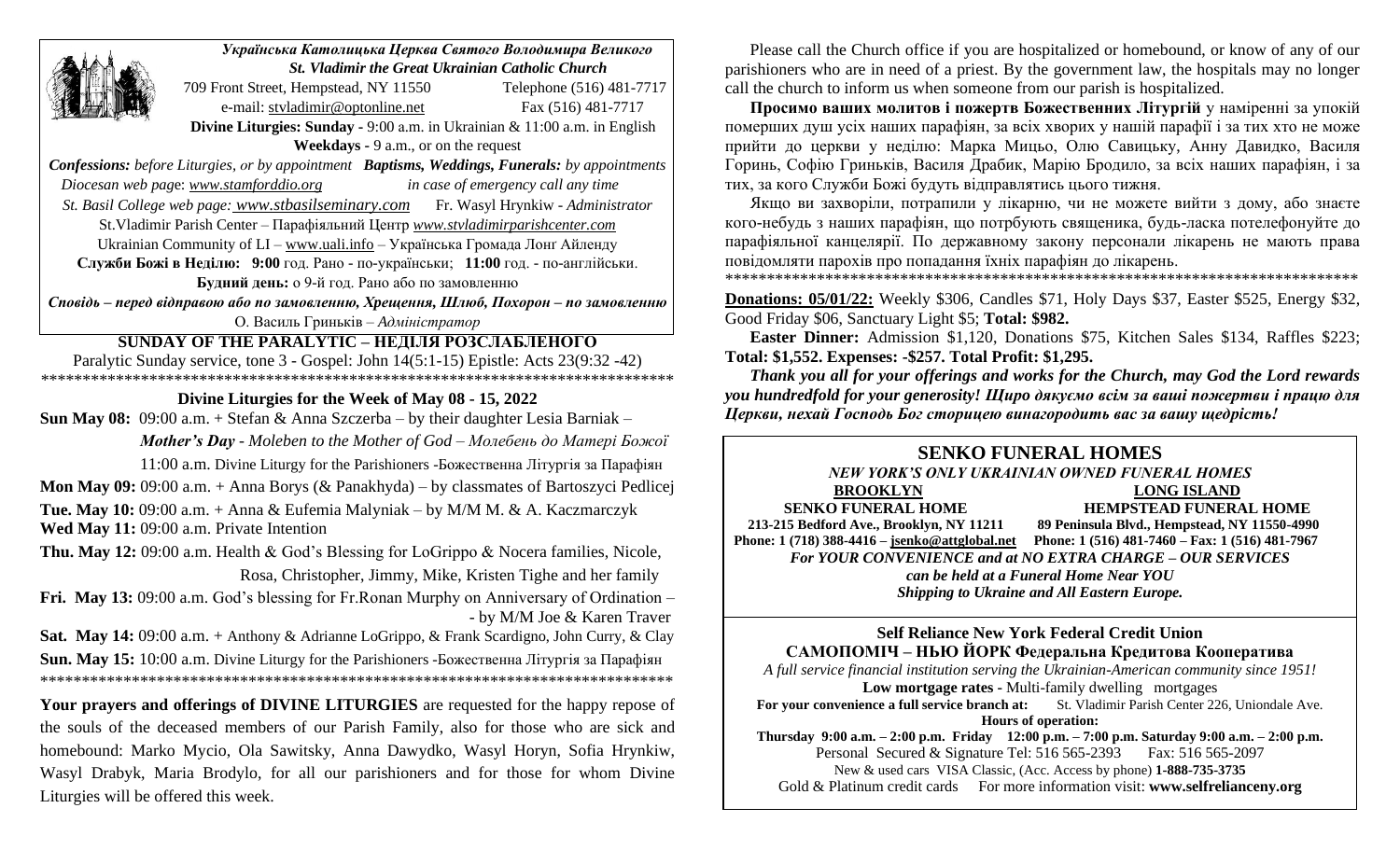## **Parish & Community Events 05-08-22**

**May 12: 71st Annual Membership Meeting of SELF RELIANCE NY FEDERAL CREDIT UNION at 3:00 P.M. St. George Academy Auditorium, 215 East 6th Street, New York City**. *Members are Required to Pre-Register by calling (212) 473-7310 ext. #4144*. *Please note that there will be No Reception and No Food or Beverages will be served. Masks will be required. Members are requested to bring their regular share passbooks.*

**May 14: First confession** at 10:00 AM in the Church.

**May 15: The Solemn Holy Communion** at 10:00 AM Divine Liturgy.

**The St. Vladimir Seniors** will be meeting on Thursdays at 10:30 AM at the Parish Center Pavilion. Enjoy a good cup of coffee, delicious homemade desserts and stimulating conversations. Sometimes we feature guest speakers. Catch up on the latest Ukrainian community news and activities. We're never too old to learn!

*IMPORTANT TO REMEMBER FOR EVERYBODY that before and after the Divine Liturgy it is requested to keep silence in the Church. The Church is the house of God, so do not interrupt those faithful who try to concentrate on the prayer before and after the Liturgy.* 

**Dear parishioners,** Representative of the Village of Hempstead Mr. Fred Sanders notified us that we can park in the Village of Hempstead parking lot next to the Fire House across from the Church as long as there are no activities going on at the Fire House.

**Dear parishioners, you may see the broadcasting of Ukrainian Catholic Church on the internet TV, webpage: [zhyve.tv](http://www.ugcc.org.ua/) or on [www.youtube.com.](http://www.youtube.com/)**

**YOUR WILL:** a will is one of the most important documents you will ever sign. Think for a moment about the work your possessions would do for your rewards even in eternity if you will make your will for the support of your Church.

**NEW PARISHIONERS:** we, as one Parish Family, welcome all new parishioners to our Parish, **Saint Vladimir Ukrainian Catholic Church**! We encourage those who are not registered yet in the list of our Parish family, please, stop by the rectory or introduce yourselves to the priest in the Church after Liturgy for registration. Remember your Church contributions are tax deductible if you are registered in the parish and give your contributions in the envelopes with your name or your registration number.

### **Prayer for Peace in Ukraine**

Lord our God, great and almighty, we your sinful children turn to You with humility in our hearts and bow our heads low before You. We beseech Your loving kindness and abundant blessings upon the nation – the people – of Ukraine during these days of great danger to their safety and well-being.

Our brothers and sisters, o Lord, are once again threatened by aggressors who see them only as simple obstacles blocking the path to the complete domination of the precious land and resources of the country of Ukraine. Strengthen the people as they face this great danger, turning to You in the immeasurably deep faith, trust and love they have placed in You all their lives. Send Your Heavenly Legions, o Lord, commanded by the patron of Kyiv, archangel Michael, to crush the desires of the aggressor, whose desire is to eradicate Your people.

Grant unity of mind, heart and soul, o Lord, to all leaders in public service with those they serve. Unite them all into one, great Christian family, so that together, as brothers and sisters, they may glorify Your majestic name – God in the Holy Trinity – Father, Son and Holy Spirit, now and forever and unto the ages of ages. Amen.

# **Парафіяльні і Громадські оголошення 08-05-22**

**12-го травня: Федеральна Кредитова Кооператива САМОПОМІЧ - НЬЮ ЙОРК 71-і Річні Загальні Збори о 3:00 год. пополудні в залі Академії св. Юра, 215 схід 6-та вул. в Нью-Йорку**. *члени повинні обов'язково попередньо зареєструватися по телефону (212) 473-7310 (#4144)* Традиційний обід не відбудеться. Маски є обов'язковими. *Просимо членів принести із собою членську книжечку.*

**14 травня: Перша Сповідь** о 10 год. Ранку у Церкві.

**15 травня: Урочисте Прийняття Святого Причастя** на Службі Божій o 10 год. ранку.

*ВАЖЛИВО ПАМ`ЯТАТИ УСІМ, що перед Службою Божою і після неї слід зберігати тишину в Церкві. Церква – це дім Божий, а тому ми не повинні заважати молитися тим вірним, які моляться перед і після Служби Божої, і просимо виключати свої мобільні телефони перед тим, як зайдете до Церкви.*

**Дорогі парафіяни, ви можете дивитись події і передачі на телебаченні УГКЦ на веб сторінці: [zhyve.tv](http://www.ugcc.org.ua/) або на [www.youtube.com](http://www.youtube.com/) живе.тб.** 

**ВАШЕ ЗАВІЩАННЯ:** завіщання – це найважливіший документ, який Ви будь-коли підпишете. Воно може стати виявом вашої особистої оцінки. Задумайтесь на хвилину про ту нагороду, яку може дарувати вам ваше майно навіть у вічності, якщо ви зробите завіщання на підтримку своєї Церкви.

**НОВІ ПАРАФІЯНИ:** ми, як одна Парафіяльна Родина, вітаємо всіх нових парафіян у нашій Парафії, Українській Католицькій Церкві Святого Володимира Великого! Заохочуємо тих хто ще не записався до нашої Парафіяльної громади, зареєструватись у парафіяльній канцелярії, або підійти до священника в Церкві після Божественної Літургії, щоб заєструватись. Ми з приємністю чекаємо зустрічі з вами. Пам'ятайте, що вашi пожертви на церкву завжди зменшують вашi податки, якщо ви даєте свої пожертви в конвертаx з вашим iм'ям, або з реєстрацiйним номером у парафiї.

#### *Молитва за порятунок України*

Господи Ісусе Христе, Боже наш! Прийми від нас, недостойних слуг Твоїх, щиру молитву і, пробачивши нам гріхи наші, згадай всіх ворогів наших, які ненавидять і кривдять нас, та з великої милості і справедливости Твоєї врозуми і наверни їх. Невірних та безбожників до християнства та благочестя прихили, а християн навчи ухилятися від зла і творити добрі вчинки. Нас же всіх і Церкву Твою святу всесильною Твоєю рукою від всіляких злих обставин милостиво звільни.

Страждаючу землю Українську від лютих ворогів видимих і невидимих оберігай і воскреси християнську Київську Русь, а від вірних слуг Твоїх, які в терпіннях і смутку день і ніч звертаються до Тебе, багатостраждальні звернення почуй, милостивий Боже наш, та виведи з терпіння життя їхнє. Подай нам мир і тишу, любов і утвердження у вірі та швидке примирення людей Твоїх, яких Ти чесною Своєю Кров`ю відкупив. А тим, хто відступився від Тебе, та не шукає Тебе, - прояви Себе, щоб ніхто з них не загинув, але розумом до істини прийшов та врятувався. Щоб ми всі разом з однаковими думками та в безперестанній любові прославляли Пресвяте Ім`я Твоє, бо Ти є терпеливий і не злобний Господи, на віки вічні. Амінь.